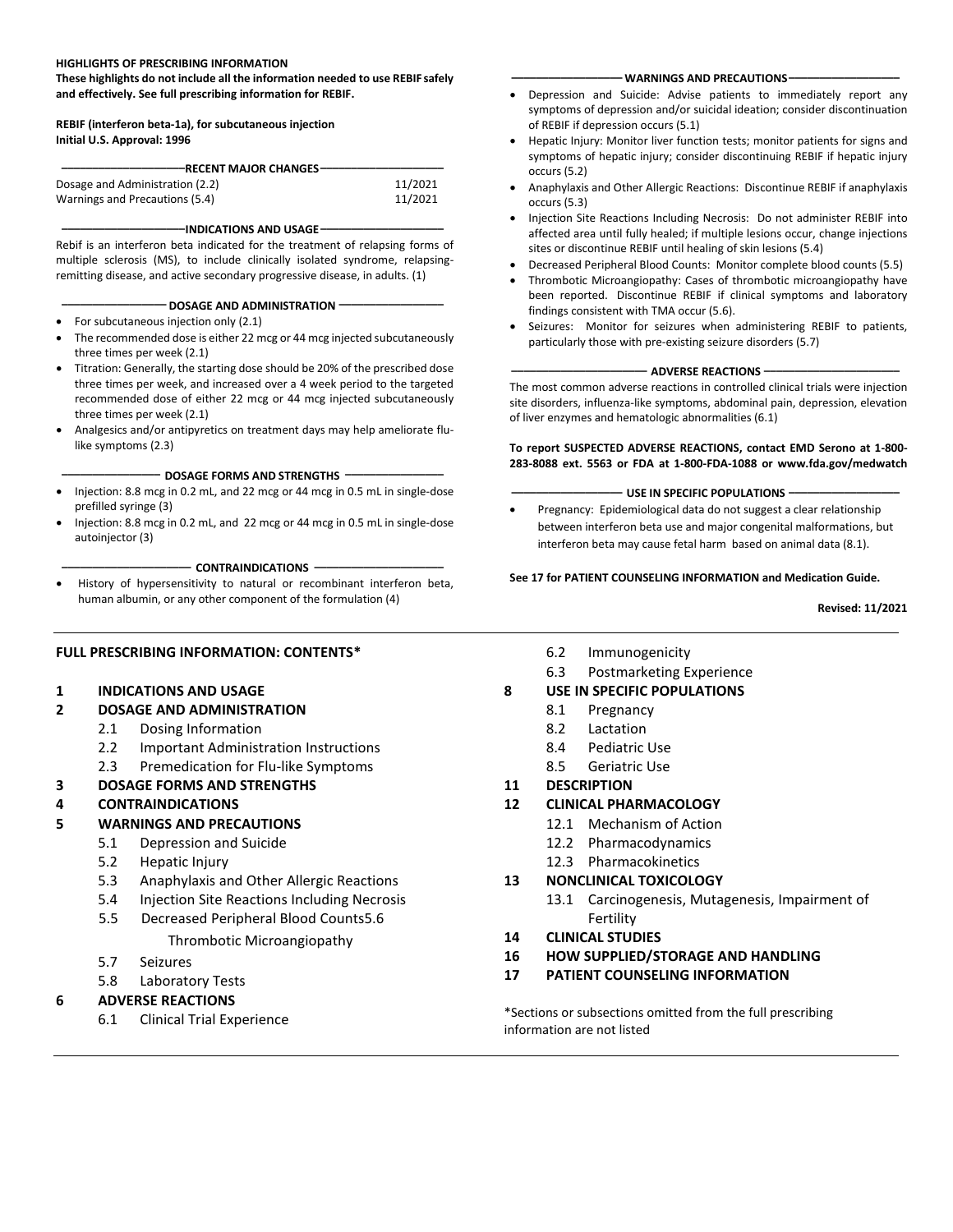# **FULL PRESCRIBING INFORMATION**

## **1 INDICATIONS AND USAGE**

REBIF is indicated for the treatment of relapsing forms of multiple sclerosis (MS), to include clinically isolated syndrome, relapsing-remitting disease, and active secondary progressive disease, in adults.

# **2 DOSAGE AND ADMINISTRATION**

# **2.1 Dosing Information**

The recommended dose of REBIF is either 22 mcg or 44 mcg injected subcutaneously three times per week. REBIF should be administered, if possible, at the same time (preferably in the late afternoon or evening) on the same three days (e.g., Monday, Wednesday, and Friday) at least 48 hours apart each week.

Generally, patients should be started at 20% of the prescribed dose three times per week and increased over a 4-week period to the targeted dose, either 22 mcg three times per week (see Table 1) or 44 mcg three times per week (see Table 2). Patients prescribed a targeted dose of 22 mcg three times per week should use the prefilled syringes for titration.

A Titration Pack containing 6 doses of 8.8 mcg (0.2 mL) and 6 doses of 22 mcg (0.5 mL) is available for use during the titration period in both REBIF prefilled syringes and REBIF Rebidose autoinjectors.

| Week of Use             | <b>Dose</b>       | <b>Syringe to Use</b>          | <b>Amount of syringe</b>         |
|-------------------------|-------------------|--------------------------------|----------------------------------|
| Week 1 Titration        | 4.4 mcg           | 8.8 mcg syringe                | Use half of syringe              |
| Week 2 Titration        | $4.4 \text{ mcg}$ | 8.8 mcg syringe                | Use half of syringe              |
| <b>Week 3 Titration</b> | 11 mcg            | 22 mcg syringe                 | Use half of syringe              |
| <b>Week 4 Titration</b> | 11 mcg            | 22 mcg syringe                 | Use half of syringe              |
| Week 5 and after        | 22 mcg            | 22 mcg syringe or autoinjector | Use full syringe or autoinjector |

## **Table 1: Titration Schedule for a 22 mcg Prescribed Dose\***

\*Use only prefilled syringes, not autoinjectors, to titrate to the 22 mcg Prescribed Dose

## **Table 2: Titration Schedule for a 44 mcg Prescribed Dose\*\***

| Week of Use      | <b>Dose</b>       | <b>Syringe or Autoinjector to Use</b> | Amount of syringe or autoinjector |
|------------------|-------------------|---------------------------------------|-----------------------------------|
| Week 1 Titration | $8.8 \text{ mcg}$ | 8.8 mcg syringe or autoinjector       | Use full syringe or autoinjector  |
| Week 2 Titration | $8.8 \text{ mcg}$ | 8.8 mcg syringe or autoinjector       | Use full syringe or autoinjector  |
| Week 3 Titration | 22 mcg            | 22 mcg syringe or autoinjector        | Use full syringe or autoinjector  |
| Week 4 Titration | 22 mcg            | 22 mcg syringe or autoinjector        | Use full syringe or autoinjector  |
| Week 5 and after | 44 mcg            | 44 mcg syringe or autoinjector        | Use full syringe or autoinjector  |

\*\*Prefilled syringes or autoinjectors can be used to titrate to the 44 mcg Prescribed Dose

Decreased peripheral blood counts or elevated liver function tests may necessitate dose reduction or discontinuation of REBIF administration until toxicity is resolved *[see Warnings and Precautions (5.2, 5.5) and Adverse Reactions (6)].*

# **2.2 Important Administration Instructions**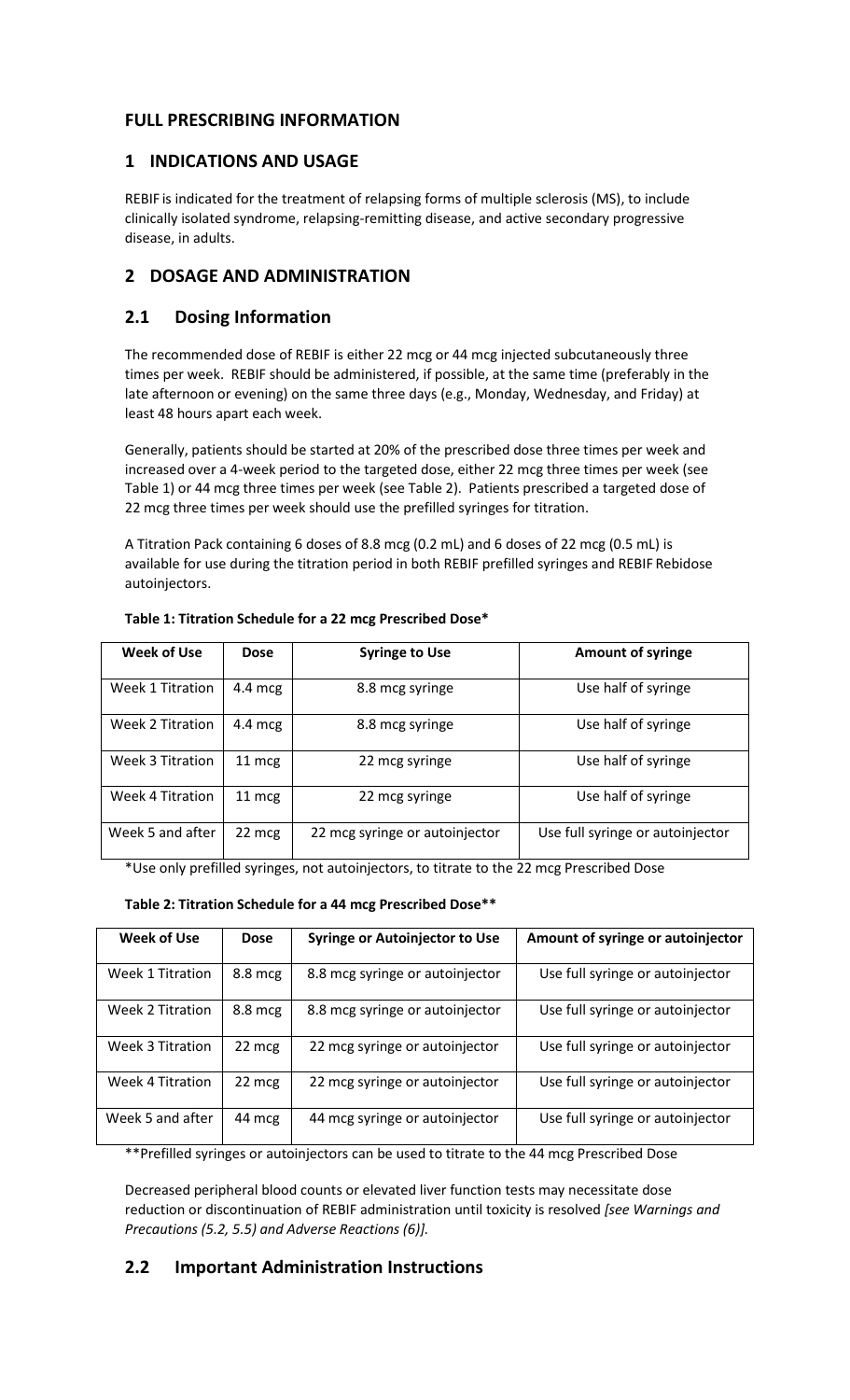REBIF is intended for use under the guidance and supervision of a physician. It is recommended that physicians or qualified medical personnel train patients in the proper technique for selfadministering subcutaneous injections using the prefilled syringe or injection device approved for use with REBIF. Injection depth of the REBIF Rebidose autoinjector is fixed at 8 mm; the healthcare provider should determine the injection technique.

The initial injection should be performed under the supervision of an appropriately qualified healthcare provider.

Appropriate instruction for self-injection or injection by another person should be provided to the patient or their caregiver, including careful review of the REBIF Medication Guide and the REBIF Rebidose autoinjector Instructions for Use that accompanies the product. Users should demonstrate competency in all aspects of the injection prior to independent use. If a patient is to self-administer REBIF, the physical and cognitive ability of that patient to self-administer and properly dispose of prefilled syringes or the REBIF Rebidose autoinjectors should be assessed. Patients with severe neurological deficits should not self-administer injections without assistance from a trained caregiver.

Advise patients and caregivers to:

- visually inspect REBIF for particulate matter and discoloration prior to administration
- use aseptic technique when administering REBIF
- rotate site of injection with each dose to minimize the likelihood of severe injection site reactions, including necrosis or localized infection *[see Warnings and Precautions (5.4)]*
- use a puncture-resistant container for safe disposal of used needles, prefilled syringes and REBIF Rebidose autoinjectors
- do not re-use needles, syringes or REBIF Rebidose autoinjectors

# **2.3 Premedication for Flu-like Symptoms**

Concurrent use of analgesics and/or antipyretics may help ameliorate flu-like symptoms associated with REBIF use on treatment days.

## **3 DOSAGE FORMS AND STRENGTHS**

- Injection: 8.8 mcg per 0.2 mL in a graduated, single-dose REBIF prefilled syringe
- Injection: 22 mcg per 0.5 mL in a graduated, single-dose REBIF prefilled syringe
- Injection: 44 mcg per 0.5 mL in a graduated, single-dose REBIF prefilled syringe
- Injection: 8.8 mcg per 0.2 mL in a single-dose prefilled REBIF Rebidose autoinjector
- Injection: 22 mcg per 0.5 mL in a single-dose prefilled REBIF Rebidose autoinjector
- Injection: 44 mcg per 0.5 mL in a single-dose prefilled REBIF Rebidose autoinjector

## **4 CONTRAINDICATIONS**

REBIF is contraindicated in patients with a history of hypersensitivity to natural or recombinant interferon beta, human albumin, or any other component of the formulation.

## **5 WARNINGS AND PRECAUTIONS**

## **5.1 Depression and Suicide**

REBIF (interferon beta-1a) should be used with caution in patients with depression, a condition that is common in people with multiple sclerosis. Depression, suicidal ideation, and suicide attempts have been reported to occur with increased frequency in patients receiving interferon compounds, including REBIF. In addition, there have been postmarketing reports of suicide in patients treated with REBIF. Patients should be advised to report immediately any symptoms of depression and/or suicidal ideation to the prescribing physician. If a patient develops depression, cessation of treatment with REBIF should be considered.

## **5.2 Hepatic Injury**

Severe liver injury, including some cases of hepatic failure requiring liver transplantation, has been reported rarely in patients taking REBIF. Symptoms of liver dysfunction began from one to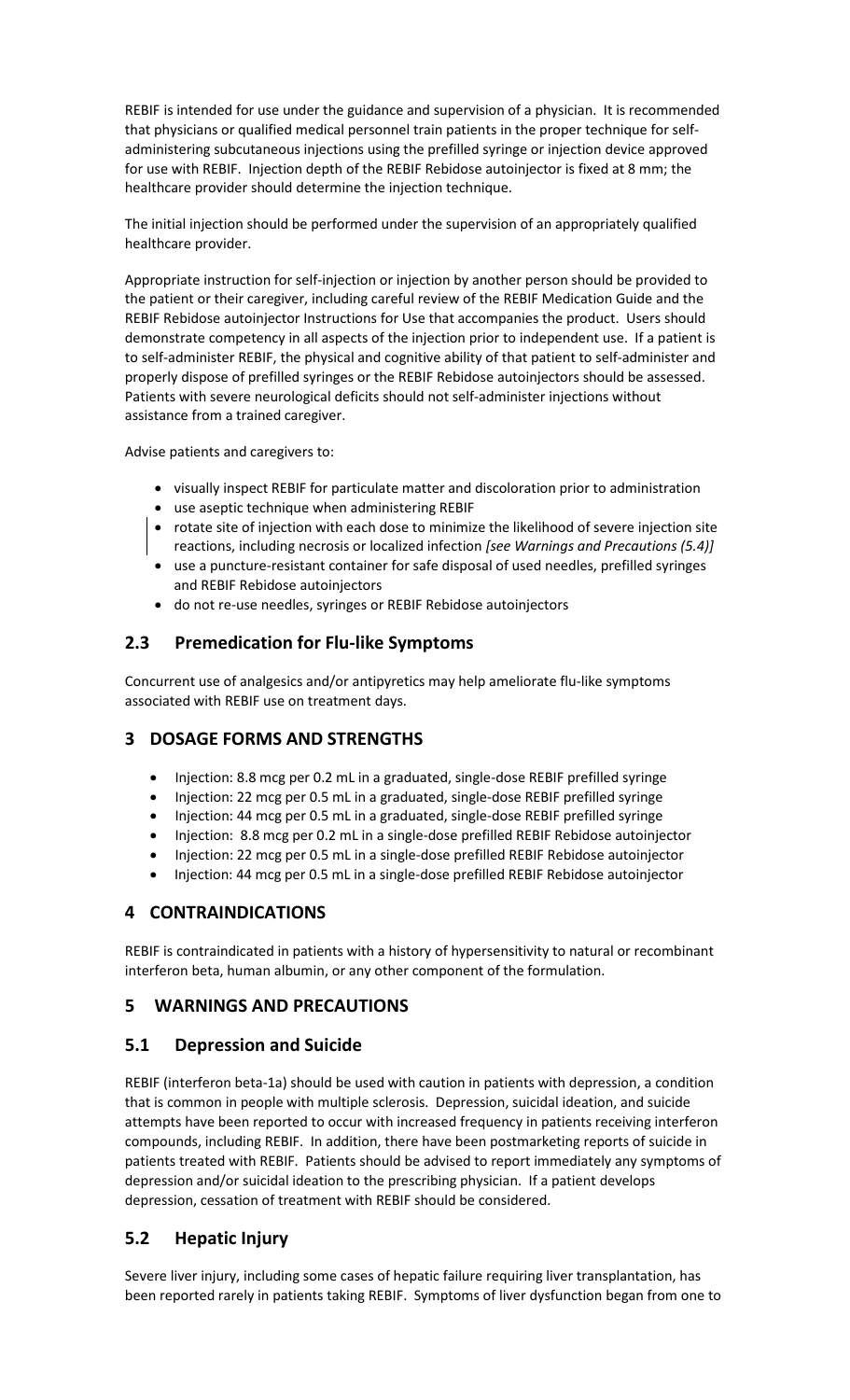six months following the initiation of REBIF. If jaundice or other symptoms of liver dysfunction appear, treatment with REBIF should be discontinued immediately due to the potential for rapid progression to liver failure.

Asymptomatic elevation of hepatic transaminases (particularly SGPT) is common with interferon therapy *[see Adverse Reactions (6.1)]*. REBIF should be initiated with caution in patients with active liver disease, alcohol abuse, increased serum SGPT (> 2.5 times ULN), or a history of significant liver disease. Also, the potential risk of REBIF used in combination with known hepatotoxic products should be considered prior to REBIF administration, or when adding new agents to the regimen of patients already on REBIF. Reduction of REBIF dose should be considered if SGPT rises above 5 times the upper limit of normal. The dose may be gradually reescalated when enzyme levels have normalized *[see Warnings and Precautions (5.8); and Dosage and Administration (2.1)].*

# **5.3 Anaphylaxis and Other Allergic Reactions**

Anaphylaxis has been reported as a rare complication of REBIF use. Other allergic reactions have included skin rash and urticaria, and have ranged from mild to severe without a clear relationship to dose or duration of exposure. Several allergic reactions, some severe, have occurred after prolonged use. Discontinue REBIF if anaphylaxis occurs.

# **5.4 Injection Site Reactions Including Necrosis**

Injection site reactions, including injection site necrosis, can occur with the use of interferon beta products, including REBIF. In controlled clinical trials, injection site reactions occurred more frequently in REBIF-treated patients (92% in the 44 mcg group and 89% in the 22 mcg group) than in placebo-treated patients (39%) and at a higher frequency in REBIF treated patients (83%) than in AVONEX-treated patients (28%). Injection site necrosis also occurred more frequently in REBIF-treated patients (3% in the 44 mcg group and 1% in the 22 mcg group) than in placebotreated patients (0) during the two years of therapy.

Injection site reactions including injection site pain, erythema, edema, cellulitis, abscess, and necrosis have been reported in the postmarketing setting. Some occurred more than 2 years after initiation of REBIF. Necrosis occurred at single and at multiple injection sites. Some cases of injection site necrosis required treatment with intravenous antibiotics and surgical intervention (debridement and skin grafting). Some cases of injection site abscesses and cellulitis required treatment with hospitalization for surgical drainage and intravenous antibiotics.

Patient understanding and use of aseptic self-injection techniques and procedures should be periodically evaluated, particularly if injection site necrosis has occurred. Patients should be advised of the importance of rotating sites of injection with each dose and not reusing syringes. Patients should be advised against injecting an area which is inflamed, edematous, erythematous, ecchymotic, or has any other signs of infection. These signs should be reported to a healthcare professional immediately. If multiple lesions occur, change injection site or discontinue therapy until healing occurs.

# **5.5 Decreased Peripheral Blood Counts**

Decreased peripheral blood counts in all cell lines, including pancytopenia, have been reported in REBIF-treated patients. In controlled clinical trials, leukopenia occurred at a higher frequency in REBIF-treated patients (36% in 44 mcg group and 28% in 22 mcg group) than in placebotreated patients (14%) and at a higher frequency in REBIF-treated patients (6%) compared to the AVONEX-treated patients (<1%). Thrombocytopenia and anemia occurred more frequently in 44 mcg REBIF-treated patients (8% and 5%, respectively) than in placebo-treated patients (2% and 3%, respectively). In a pooled analysis of 7 placebo controlled trials with REBIF doses of 22 mcg or 44 mcg, the rate of pancytopenia (in subjects with normal baseline values who developed laboratory values less than the lower limit of normal for all 3 hematology parameters simultaneously) was higher in the total REBIF group (5.5 per 1000 subject-year) than in the placebo group (1.2 per 1000 subject-year). Patients should be monitored for symptoms or signs of decreased blood counts. Monitoring of complete blood and differential white blood cell counts is also recommended *[see Dosage and Administration (2.1) and Warnings and*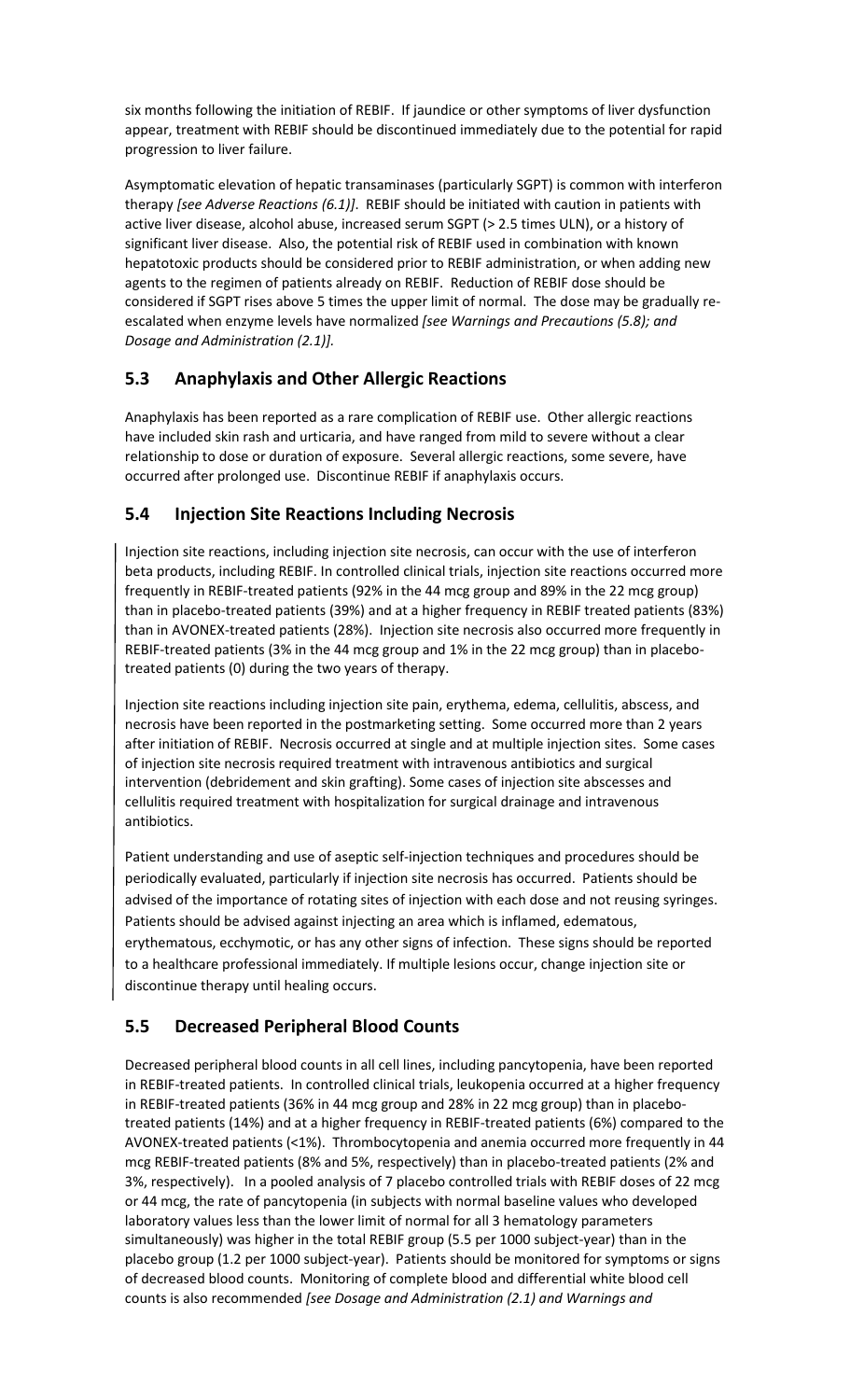*Precautions (5.8)].*

## **5.6 Thrombotic Microangiopathy**

Cases of thrombotic microangiopathy (TMA), including thrombotic thrombocytopenic purpura and hemolytic uremic syndrome, some fatal, have been reported with interferon beta products, including REBIF. Cases have been reported several weeks to years after starting interferon beta products. Discontinue REBIF if clinical symptoms and laboratory findings consistent with TMA occur, and manage as clinically indicated.

# **5.7 Seizures**

Caution should be exercised when administering REBIF to patients with pre-existing seizure disorders. Seizures have been temporally associated with the use of beta interferons, including REBIF, in clinical trials and in postmarketing reports.

# **5.8 Laboratory Tests**

In addition to those laboratory tests normally required for monitoring patients with multiple sclerosis, blood cell counts and liver function tests are recommended at regular intervals (1, 3, and 6 months) following introduction of REBIF therapy and then periodically thereafter in the absence of clinical symptoms. Patients with myelosuppression may require more intensive monitoring of complete blood cell counts, with differential and platelet counts *[see Dosage and Administration (2.1) and Warnings and Precautions (5.5)]*. New or worsening thyroid abnormalities have developed in some patients treated with REBIF. Thyroid function tests are recommended every 6 months in patients with a history of thyroid dysfunction or as clinically indicated.

# **6 ADVERSE REACTIONS**

The following adverse reactions are discussed in more detail in the *Warnings and Precautions* section of the label:

- Depression and Suicide [see *Warnings and Precautions (5.1)*]
- Hepatic Injury [see *Warnings and Precautions (5.2)*]
- Anaphylaxis and Other Allergic Reactions [see *Warnings and Precautions (5.3)*]
- Injection Site Reactions including Necrosis [see *Warnings and Precautions (5.4)*]
- Decreased Peripheral Blood Counts [see *Warnings and Precautions (5.5)*]
- Thrombotic Microangiopathy *[see Warnings and Precautions (5.6)]*
- Seizures [see *Warnings and Precautions (5.7)*]
- Laboratory Tests [see *Warnings and Precautions (5.8)*]

# **6.1 Clinical Trial Experience**

Because clinical trials are conducted under widely varying conditions, adverse reaction rates observed in the clinical trials of REBIF cannot be directly compared to rates in the clinical trials of other drugs and may not reflect the rates observed in practice.

A total of 712 patients with relapsing-remitting multiple sclerosis (RRMS) in two controlled clinical trials took REBIF (22 mcg or 44 mcg given three times per week) *[*see *Clinical Studies* (14)]. Ages ranged from 18 to 55 years. Nearly three-fourths of the patients were female, and more than 90% were Caucasian, largely reflecting the general demographics of the population of patients with multiple sclerosis.

The most commonly reported adverse reactions were injection site disorders, influenza-like symptoms (headache, fatigue, fever, rigors, chest pain, back pain, myalgia), abdominal pain, depression, elevation of liver enzymes and hematologic abnormalities. The most frequently reported adverse reactions resulting in clinical intervention (e.g., discontinuation of REBIF, adjustment in dosage, or the need for concomitant medication to treat an adverse reaction were injection site disorders, influenza-like symptoms, depression, and elevation of liver enzymes *[see Warnings and Precautions (5)]*.

Study 1 was a 2-year placebo-controlled study in RRMS patients treated with REBIF 22 mcg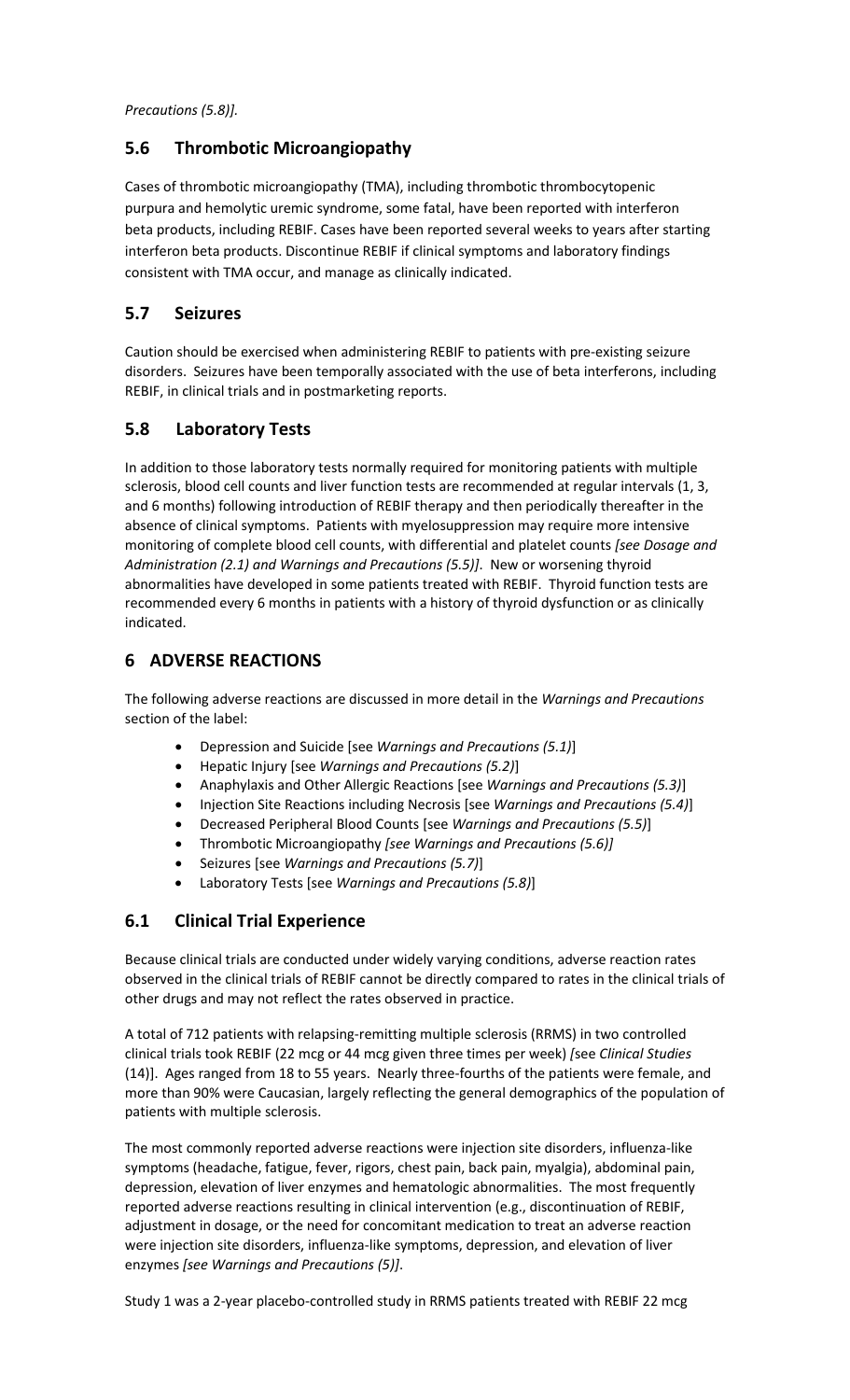(n=189), 44 mcg (n=184), or placebo (n=187). Table 3 enumerates adverse reactions and laboratory abnormalities that occurred at an incidence that was at least 2% more in either REBIF-treated group than was observed in the placebo group.

| <b>Body System</b>                 |                |                | Placebo tiw REBIF 22 mcg tiwREBIF 44 mcg tiw |  |  |
|------------------------------------|----------------|----------------|----------------------------------------------|--|--|
|                                    | $(n=187)$      | $(n=189)$      | $(n=184)$                                    |  |  |
| <b>Preferred Term</b>              | $\%$           | $\%$           | $\%$                                         |  |  |
| <b>BODY AS A WHOLE</b>             |                |                |                                              |  |  |
| Influenza-like symptoms            | 51             | 56             | 59                                           |  |  |
| Headache                           | 63             | 65             | 70                                           |  |  |
| Fatigue                            | 36             | 33             | 41                                           |  |  |
| Fever                              | 16             | 25             | 28                                           |  |  |
| Rigors                             | 5              | 6              | 13                                           |  |  |
| Chest pain                         | 5              | 6              | 8                                            |  |  |
| Malaise                            | $\mathbf 1$    | $\overline{4}$ | 5                                            |  |  |
| INJECTION SITE DISORDERS           |                |                |                                              |  |  |
| <b>Injection Site Reaction</b>     | 39             | 89             | 92                                           |  |  |
| <b>Injection Site Necrosis</b>     | 0              | $\mathbf{1}$   | 3                                            |  |  |
| NERVOUS SYSTEM DISORDERS           |                |                |                                              |  |  |
| Hypertonia                         | 5              | $\overline{7}$ | 6                                            |  |  |
| <b>Coordination Abnormal</b>       | $\overline{2}$ | 5              | 4                                            |  |  |
| Convulsions                        | $\overline{2}$ | 5              | 4                                            |  |  |
| Somnolence                         | $\mathbf{1}$   | 4              | 5                                            |  |  |
| <b>ENDOCRINE DISORDERS</b>         |                |                |                                              |  |  |
| <b>Thyroid Disorder</b>            | 3              | $\overline{4}$ | 6                                            |  |  |
| GASTROINTESTINAL SYSTEM DISORDERS  |                |                |                                              |  |  |
| Abdominal Pain                     | 17             | 22             | 20                                           |  |  |
| Dry Mouth                          | $\mathbf{1}$   | $\mathbf{1}$   | 5                                            |  |  |
| LIVER AND BILIARY SYSTEM DISORDERS |                |                |                                              |  |  |
| SGPT Increased                     | 4              | 20             | 27                                           |  |  |
| <b>SGOT Increased</b>              | 4              | 10             | 17                                           |  |  |
| Bilirubinemia                      | $\mathbf{1}$   | 3              | $\overline{2}$                               |  |  |
| MUSCULO-SKELETAL SYSTEM DISORDERS  |                |                |                                              |  |  |
| Myalgia                            | 20             | 25             | 25                                           |  |  |
| <b>Back Pain</b>                   | 20             | 23             | 25                                           |  |  |
|                                    |                |                |                                              |  |  |

|  |  |  |  | Table 3. Adverse Reactions and Laboratory Abnormalities in Study 1 |  |
|--|--|--|--|--------------------------------------------------------------------|--|
|--|--|--|--|--------------------------------------------------------------------|--|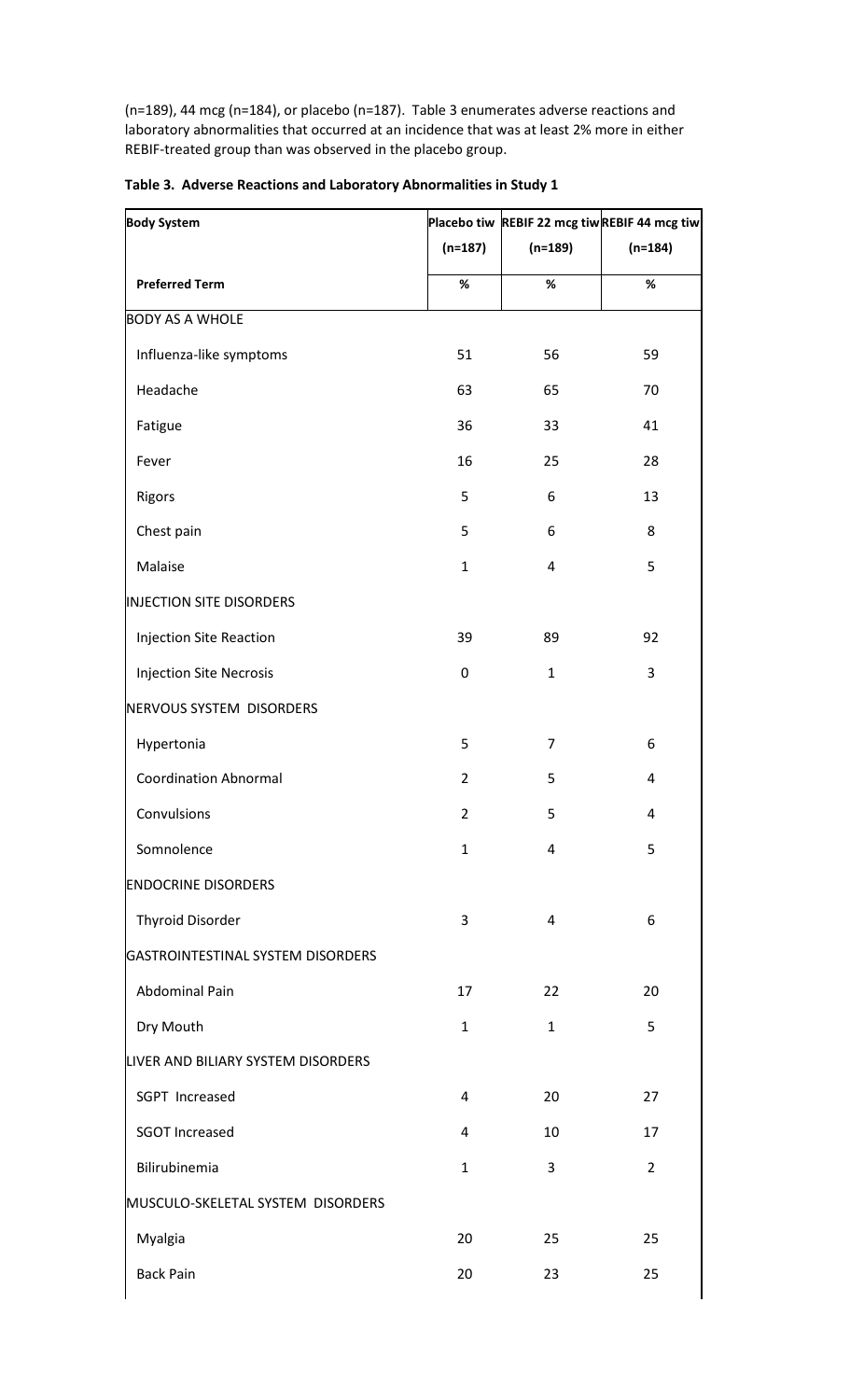| <b>Body System</b>           |                         | Placebo tiw REBIF 22 mcg tiwREBIF 44 mcg tiw |                |
|------------------------------|-------------------------|----------------------------------------------|----------------|
|                              | $(n=187)$               | $(n=189)$                                    | $(n=184)$      |
| <b>Preferred Term</b>        | %                       | %                                            | %              |
| Skeletal Pain                | 10                      | 15                                           | $10\,$         |
| <b>HEMATOLOGIC DISORDERS</b> |                         |                                              |                |
| Leukopenia                   | 14                      | 28                                           | 36             |
| Lymphadenopathy              | 8                       | 11                                           | 12             |
| Thrombocytopenia             | $\overline{2}$          | $\overline{2}$                               | 8              |
| Anemia                       | 3                       | 3                                            | 5              |
| <b>SKIN DISORDERS</b>        |                         |                                              |                |
| Rash Erythematous            | 3                       | $\overline{7}$                               | 5              |
| Rash Maculo-Papular          | $\overline{2}$          | 5                                            | 4              |
| Hyperhidrosis                | $\overline{2}$          | $\overline{4}$                               | 4              |
| URINARY SYSTEM DISORDERS     |                         |                                              |                |
| <b>Micturition Frequency</b> | $\overline{\mathbf{4}}$ | $\overline{2}$                               | $\overline{7}$ |
| Urinary Incontinence         | $\overline{2}$          | 4                                            | $\overline{2}$ |
| <b>VISION DISORDERS</b>      |                         |                                              |                |
| Vision Abnormal              | $\overline{7}$          | $\overline{7}$                               | 13             |
| Xerophthalmia                | $\pmb{0}$               | 3                                            | $\mathbf 1$    |

Adverse reactions in Study 2, a 1-year active-controlled (vs. interferon beta-1a, 30 mcg once weekly intramuscular injection, n=338) study including 339 patients with MS treated with REBIF were generally similar to those in Study 1, taking into account the disparity in study durations.

# **6.2 Immunogenicity**

Anaphylaxis and other allergic reactions have been observed with the use of REBIF *[see Warnings and Precautions (5.3)]*. As with all therapeutic proteins, there is a potential for immunogenicity. In Study 1, the presence of neutralizing antibodies (NAb) to REBIF was determined by collecting and analyzing serum pre-study and at 6 month time intervals during the 2 years of the clinical trial. Serum NAb were detected in 59/189 (31%) and 45/184 (24%) of REBIF-treated patients at the 22 mcg and 44 mcg three times per week doses, respectively, at one or more times during the study. The data reflect the percentage of patients whose test results were considered positive for antibodies to REBIF using an antiviral cytopathic effect assay, and are highly dependent on the sensitivity and specificity of the assay. Additionally, the observed incidence of NAb positivity in an assay may be influenced by several factors including sample handling, timing of sample collection, concomitant medications and underlying disease. For these reasons, comparison of the incidence of antibodies to REBIF with the incidence of antibodies to other products may be misleading.

# **6.3 Postmarketing Experience**

The following adverse reactions have been identified during post-approval use of REBIF. Because these reactions are reported voluntarily from a population of uncertain size, it is not always possible to reliably estimate their frequency or establish a causal relationship to drug exposure.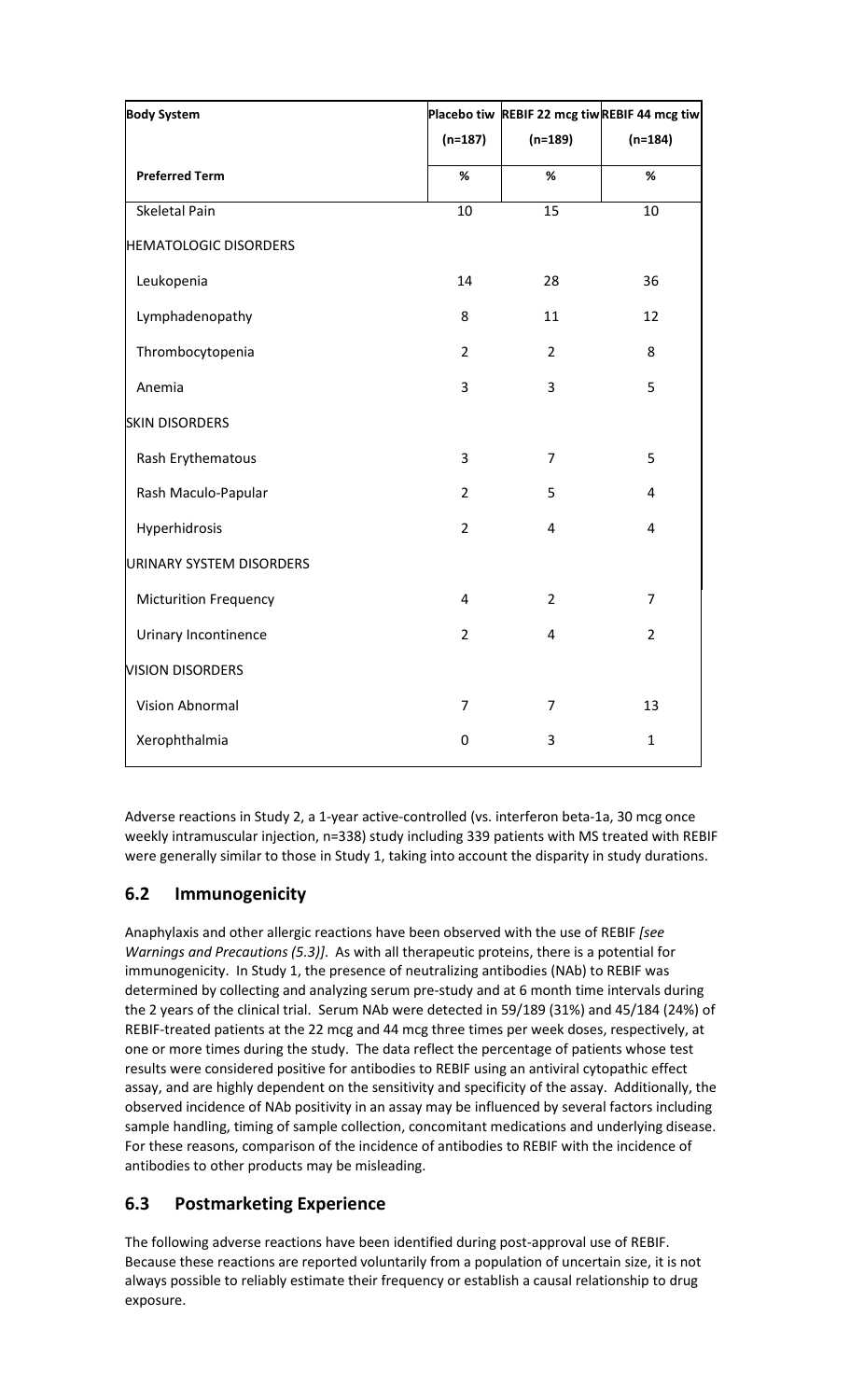**Autoimmune Disorders:** Drug-induced lupus erythematosus**,** autoimmune hepatitis

**Eye Disorders:** Retinal vascular disorders (i.e. retinopathy, cotton wool spots or obstruction of retinal artery or vein)

**Skin and Subcutaneous Tissue Disorders:** Erythema multiforme, Stevens-Johnson syndrome

**Blood and Lymphatic System Disorders:** Hemolytic anemia

## **8 USE IN SPECIFIC POPULATIONS**

## **8.1 Pregnancy**

### Risk Summary

Data from a large population-based cohort study, as well as other published studies over several decades, have not identified a drug-associated risk of major birth defects with the use of interferon beta during early pregnancy. Findings regarding a potential risk for low birth weight or miscarriage with the use of interferon beta in pregnancy have been inconsistent *(see Data)*. It is unclear whether, as a class of products, administration of interferon beta therapies to pregnant animals at doses greater than those used clinically results in an increased rate of abortion. The potential for REBIF to have adverse effects on embryofetal development has not been fully assessed in animals [*see Data*].

In the U.S. general population, the estimated background risk of major birth defects and miscarriage in clinically recognized pregnancies is 2% to 4% and 15% to 20%, respectively. The background risk of major birth defects and miscarriage for the indicated population is unknown.

### **Data**

### *Human data*

The majority of observational studies reporting on pregnancies exposed to interferon beta products did not identify an association between the use of interferon beta products during early pregnancy and an increased risk of major birth defects.

In a population-based cohort study conducted in Finland and Sweden, data were collected from 1996—2014 in Finland and from 2005—2014 in Sweden on 2,831 pregnancy outcomes from women with MS. 797 pregnancies were in women exposed to interferon beta only. No evidence was found of an increased risk of major birth defects among women with MS exposed to interferon beta products compared to women with MS that were unexposed to any nonsteroid therapy for MS (n=1,647) within the study. No increased risks were observed for miscarriages and ectopic pregnancies, though there were limitations in obtaining complete data capture for these outcomes, making the interpretation of the findings more difficult.

Two small cohort studies that examined pregnancies exposed to interferon beta products (without differentiating between subtypes of interferon beta products) suggested that a decrease in mean birth weight may be associated with interferon beta exposure during pregnancy, but this finding was not confirmed in larger observational studies. Two small studies observed an increased prevalence of miscarriage, although the finding was only statistically significant in one study. Most studies enrolled patients later in pregnancy, which made it difficult to ascertain the true percentage of miscarriages. In one small cohort study, a significantly increased risk of preterm birth following interferon beta exposure during pregnancy was observed.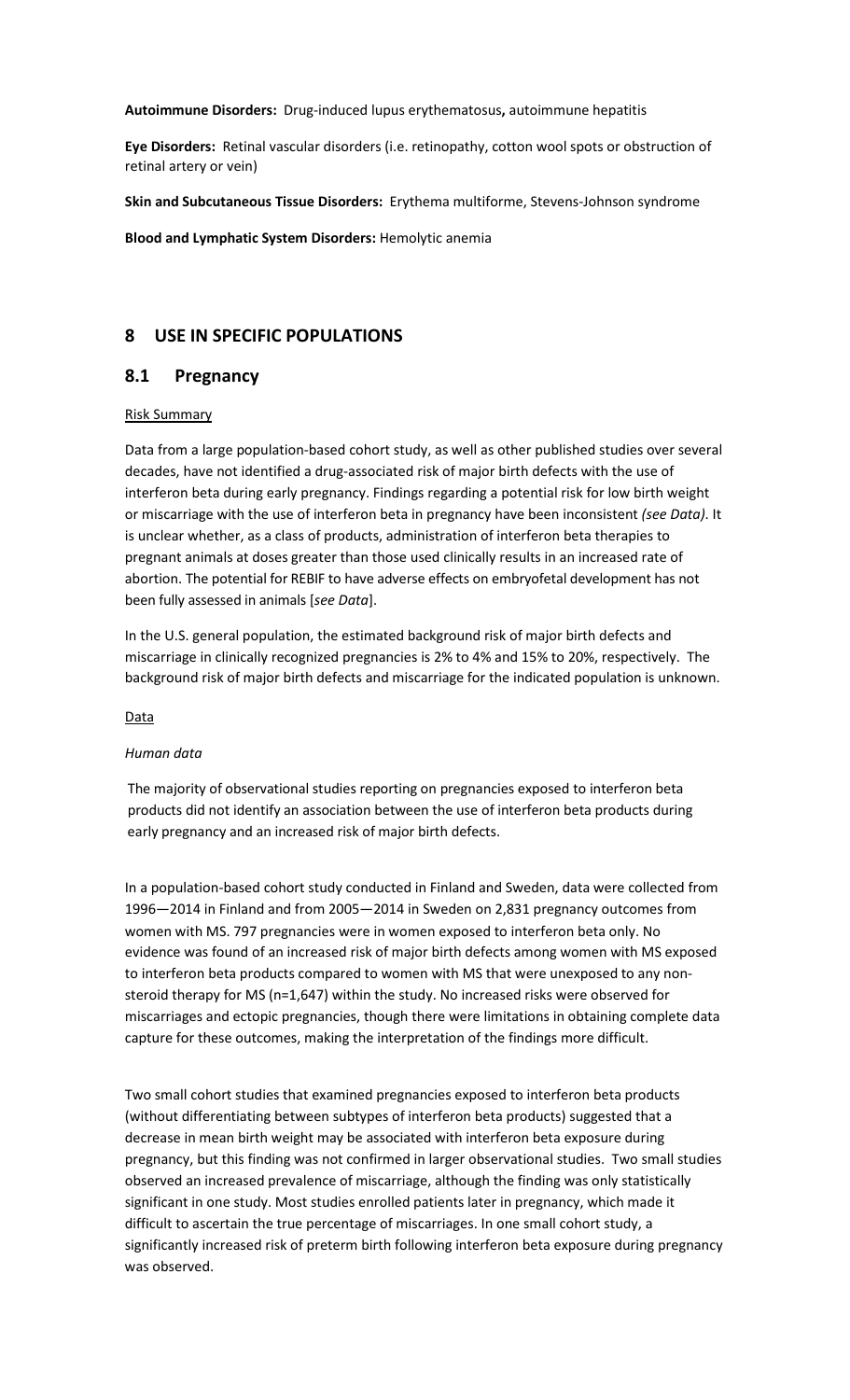## *Animal data*

In a study in pregnant cynomolgus monkeys, interferon beta was administered daily (intramuscular doses approximately 1, 2, and 7 times the maximum recommended cumulative weekly human dose, based on body surface area) either throughout the period of organogenesis or later in pregnancy (gestation day 90 to term). No adverse effects on embryofetal development were observed; however, the possibility of adverse effects cannot be ruled out because of the small number of animals tested (six per dose group at each developmental period).

# **8.2 Lactation**

## Risk Summary

Limited published literature has described the presence of interferon beta-1a products in human milk at low levels. There are no data on the effects of interferon beta-1a on milk production. Therefore, the developmental and health benefits of breastfeeding should be considered along with the mother's clinical need for REBIF and any potential adverse effects on the breastfed child from REBIF or from the underlying maternal condition.

# **8.4 Pediatric Use**

Safety and effectiveness in pediatric patients have not been established.

# **8.5 Geriatric Use**

Clinical studies of REBIF did not include sufficient numbers of subjects aged 65 and over to determine whether they respond differently than younger subjects. In general, dose selection for an elderly patient should be cautious, usually starting at the low end of the dosing range, reflecting the greater frequency of decreased hepatic, renal or cardiac function, and of concomitant disease or other drug therapy.

# **11 DESCRIPTION**

REBIF (interferon beta-1a) is a purified 166 amino acid glycoprotein with a molecular weight of approximately 22,500 daltons. It is produced by recombinant DNA technology using genetically engineered Chinese Hamster Ovary cells into which the human interferon beta gene has been introduced. The amino acid sequence of REBIF is identical to that of natural fibroblast derived human interferon beta. Natural interferon beta and interferon beta-1a (REBIF) are glycosylated with each containing a single N-linked complex carbohydrate moiety.

Using a reference standard calibrated against the World Health Organization natural interferon beta standard (Second International Standard for Interferon, Human Fibroblast GB 23 902 531), REBIF has a specific activity of approximately 270 million international units (MIU) of antiviral activity per mg of interferon beta-1a determined specifically by an *in vitro* cytopathic effect bioassay using WISH cells and Vesicular Stomatitis virus. REBIF 8.8 mcg, 22 mcg and 44 mcg contains approximately 2.4 million international units, 6 million international units or 12 million international units, respectively, of antiviral activity using this method.

REBIF (interferon beta-1a) is formulated as a sterile solution in a prefilled syringe or REBIF Rebidose autoinjector intended for subcutaneous (sc) injection. Each 0.5 mL (0.5 cc) of REBIF contains either 22 mcg or 44 mcg of interferon beta-1a, 2 mg or 4 mg albumin (human), 27.3 mg mannitol, 0.4 mg sodium acetate, and water for injection. Each 0.2 mL (0.2 cc) of REBIF contains 8.8 mcg of interferon beta-1a, 0.8 mg albumin (human), 10.9 mg mannitol, 0.16 mg sodium acetate, and water for injection.

# **12 CLINICAL PHARMACOLOGY**

## **12.1 Mechanism of Action**

The mechanism(s) by which REBIF (interferon beta-1a) exerts its therapeutic effects in patients with multiple sclerosis is unknown.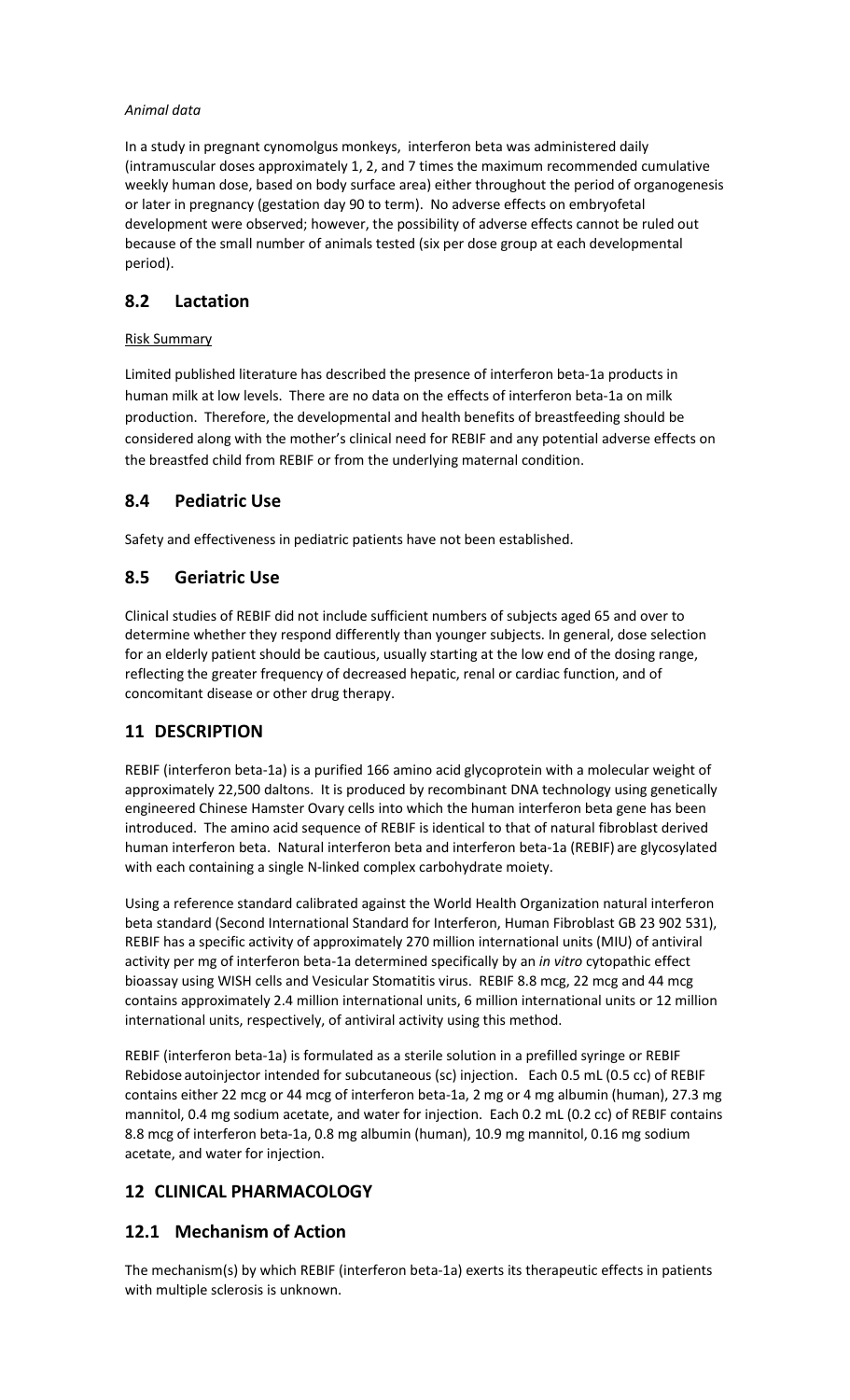# **12.2 Pharmacodynamics**

The relationships between serum interferon beta-1a levels and measurable pharmacodynamic activities to the mechanism(s) by which REBIF exerts its effects in multiple sclerosis are unknown. No gender-related effects on pharmacodynamic parameters have been observed.

# **12.3 Pharmacokinetics**

The pharmacokinetics of REBIF (interferon beta-1a) in people with multiple sclerosis have not been evaluated. In healthy subjects, a single subcutaneous (sc) injection of 60 mcg of REBIF (liquid formulation) resulted in a peak serum concentration ( $C_{max}$ ) of 5.1 ± 1.7 IU/mL (mean ± SD), with a median time of peak serum concentration ( $T_{max}$ ) of 16 hours. The serum elimination half-life ( $t_{1/2}$ ) was 69 ± 37 hours, and the area under the serum concentration versus time curve (AUC) from zero to 96 hours was 294 ± 81 IU h/mL. Following every other day sc injections in healthy subjects, an increase in AUC of approximately 240% was observed, suggesting that accumulation of interferon beta-1a occurs after repeat administration. Total clearance is approximately 33-55 L/hour. There have been no observed gender-related effects on pharmacokinetic parameters. Pharmacokinetics of REBIF in pediatric and geriatric patients or patients with renal or hepatic insufficiency have not been established.

# **13 NONCLINICAL TOXICOLOGY**

# **13.1 Carcinogenesis, Mutagenesis, Impairment of Fertility**

*Carcinogenesis:* REBIF has not been tested for carcinogenic potential in animals.

*Mutagenesis:* Interferon betawas negative in an *in vitro* bacterial reverse mutation (Ames) assay and an *in vitro* cytogenetic assay in human lymphocytes in the presence and absence of metabolic activation.

*Impairment of Fertility:* In studies in normally cycling female cynomolgus monkeys given daily subcutaneous injections of interferon beta for six months at doses of up to 9 times the recommended weekly human dose (based on body surface area), no effects were observed on either menstrual cycling or serum estradiol levels. In male monkeys, the same doses of interferon beta had no demonstrable adverse effects on sperm count, motility, morphology, or function.

## **14 CLINICAL STUDIES**

Two multicenter studies evaluated the safety and efficacy of REBIF in patients with relapsingremitting multiple sclerosis.

Study 1 was a randomized, double-blind, placebo controlled study in patients with multiple sclerosis for at least one year, Kurtzke Expanded Disability Status Scale (EDSS) scores ranging from 0 to 5, and at least 2 acute exacerbations in the previous 2 years. Patients with chronic progressive forms of multiple sclerosis were excluded from the study. Patients received subcutaneous injections of either placebo (n = 187), REBIF 22 mcg (n = 189), or REBIF 44 mcg (n = 184) administered three times per week for two years. Doses of study agents were progressively increased to their target doses during the first 4 to 8 weeks for each patient in the study *[see Dosage and Administration (2.1)].*

The primary efficacy endpoint was the number of clinical exacerbations. Numerous secondary efficacy endpoints were also evaluated and included exacerbation-related parameters, effects of treatment on progression of disability and magnetic resonance imaging (MRI)-related parameters. Progression of disability was defined as an increase in the EDSS score of at least one point sustained for at least 3 months. Neurological examinations were completed every 3 months, during suspected exacerbations, and coincident with MRI scans. All patients underwent proton density T2-weighted (PD/T2) MRI scans at baseline and every 6 months. A subset of 198 patients underwent PD/T2 and T1-weighted gadolinium-enhanced (Gd)-MRI scans monthly for the first 9 months. Of the 560 patients enrolled, 533 (95%) provided 2 years of data and 502 (90%) received 2 years of study agent.

Study results are shown in Table 4 and Figure 1. REBIF at doses of 22 mcg and 44 mcg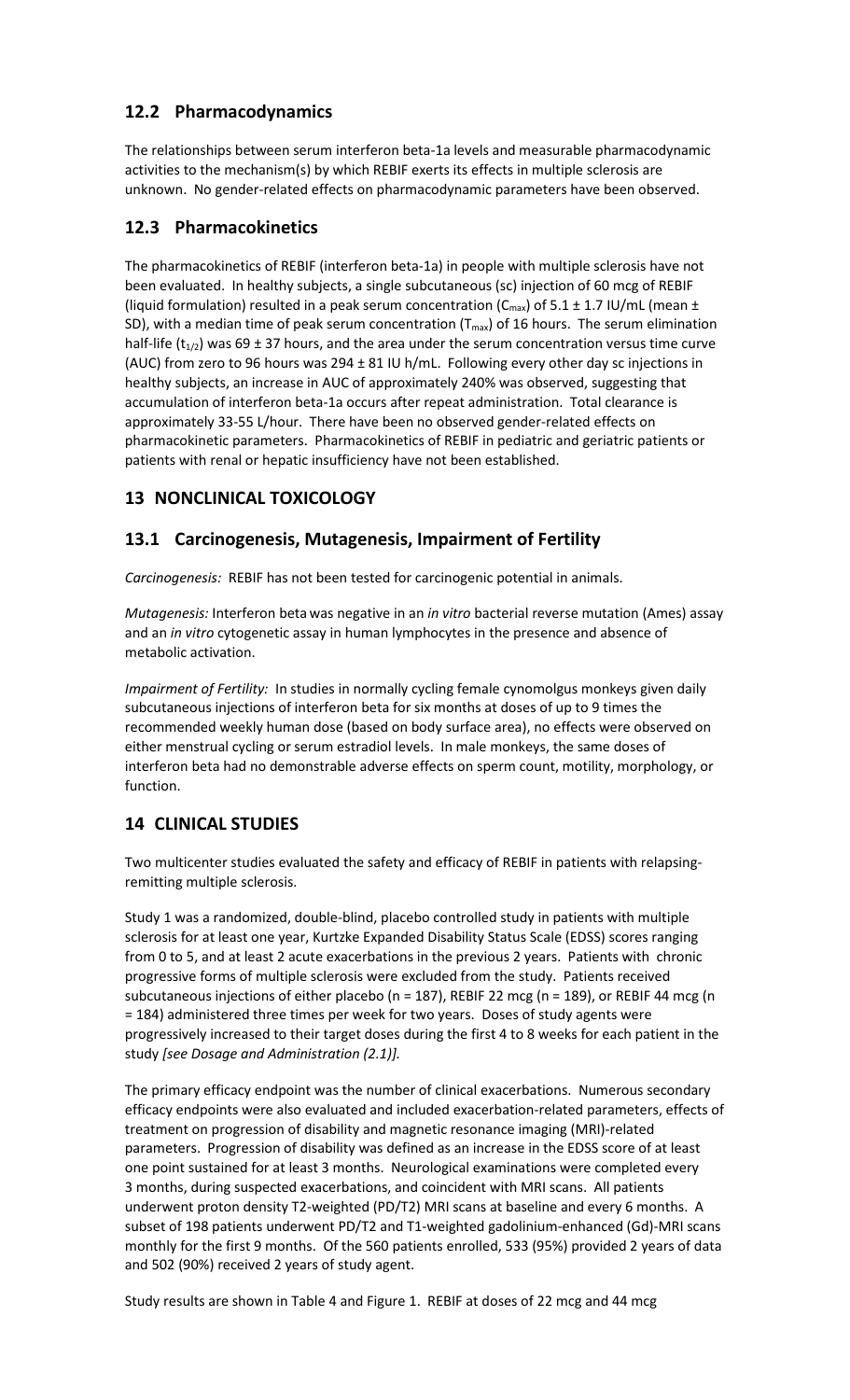administered three times per week significantly reduced the number of exacerbations per patient as compared to placebo. Differences between the 22 mcg and 44 mcg groups were not significant (p > 0.05).

| Table 4: Clinical and MRI Endpoints from Study 1 |  |
|--------------------------------------------------|--|
|--------------------------------------------------|--|

|                                                                                         | <b>Placebo</b> | <b>REBIF</b> | <b>REBIF</b> |
|-----------------------------------------------------------------------------------------|----------------|--------------|--------------|
|                                                                                         |                | 22 mcg       | 44 mcg       |
|                                                                                         | $n = 187$      | $n = 189$    | $n = 184$    |
| <b>Exacerbation-related</b>                                                             |                |              |              |
|                                                                                         |                |              |              |
| Mean number of exacerbations per patient                                                | 2.56           | $1.82**$     | $1.73***$    |
| over 2 years <sup>1,2</sup>                                                             |                |              |              |
| (Percent reduction)                                                                     |                | (29%)        | (32%)        |
|                                                                                         |                |              |              |
|                                                                                         |                |              |              |
|                                                                                         |                |              |              |
| Percent (%) of patients exacerbation-free at 2                                          | 15%            | 25%*         | 32%***       |
| years <sup>3</sup>                                                                      |                |              |              |
|                                                                                         |                |              |              |
| Median time to first exacerbation (months) <sup>1,4</sup>                               | 4.5            | $7.6***$     | $9.6***$     |
|                                                                                         |                |              |              |
| <b>MRI</b>                                                                              | $n = 172$      | $n = 171$    | $n = 171$    |
| Median percent (%) change of MRI PD-T2<br>lesion area at 2 years <sup>5</sup>           | 11.0%          | $-1.2%***$   | $-3.8%***$   |
| Median number of active lesions per patient per<br>scan (PD/T2; 6 monthly) <sup>5</sup> | 2.25           | $0.75***$    | $0.5***$     |
|                                                                                         |                |              |              |

\* p<0.05 compared to placebo

\*\* p<0.001 compared to placebo

\*\*\* p<0.0001 compared to placebo

- (1) Intent-to-treat analysis
- (2) Poisson regression model adjusted for center and time on study
- (3) Logistic regression adjusted for center. Patients lost to follow-up prior to an exacerbation were excluded from this analysis. (Analysis included 185, 183, and 184 patients for three times per week placebo, 22 mcg REBIF, and 44 mcg REBIF, respectively).
- (4) Cox proportional hazard model adjusted for center
- (5) ANOVA on ranks adjusted for center. Patients with missing scans were excluded from this analysis.

The time to onset of progression in disability sustained for three months was significantly longer in patients treated with REBIF than in placebo-treated patients. The Kaplan-Meier estimates of the proportions of patients with sustained disability are depicted in Figure 1.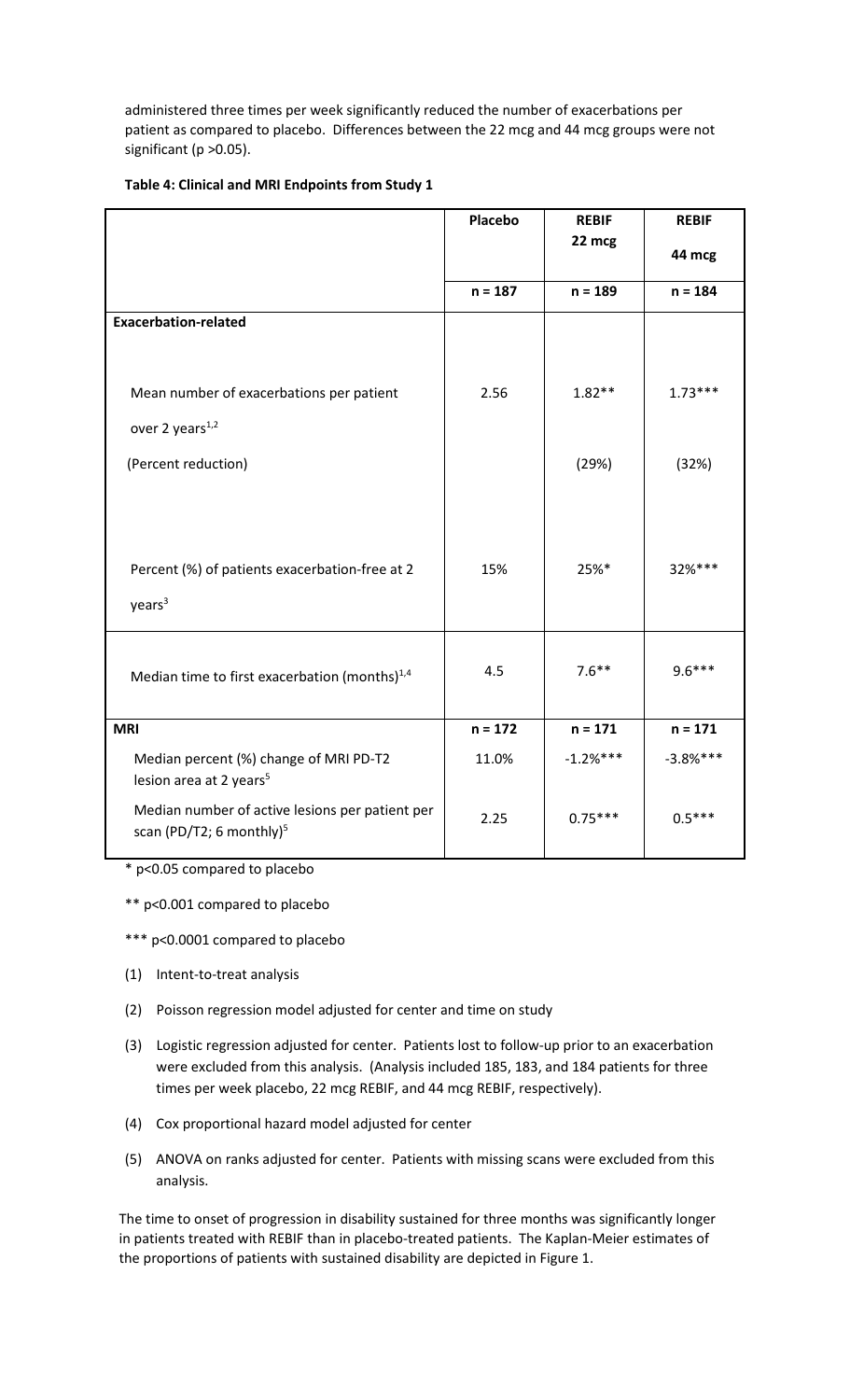### **Figure 1: Proportions of Patients with Sustained Disability Progression**



Study 2 was a randomized, open-label, evaluator-blinded, active comparator study. Patients with relapsing-remitting multiple sclerosis with EDSS scores ranging from 0 to 5.5, and at least 2 exacerbations in the previous 2 years were eligible for inclusion. Patients with chronic progressive forms of multiple sclerosis were excluded from the study. Patients were randomized to treatment with three times per week subcutaneous injections of REBIF 44 mcg (n=339) or once weekly intramuscular injections of 30 mcg AVONEX (n=338). Study duration was 48 weeks.

The primary efficacy endpoint was the proportion of patients who remained exacerbation-free at 24 weeks. The principal secondary endpoint was the mean number per patient per scan of combined unique active MRI lesions through 24 weeks, defined as any lesion that was T1 active or T2 active. Neurological examinations were performed every three months by a neurologist blinded to treatment assignment. Patient visits were conducted monthly, and mid-month telephone contacts were made to inquire about potential exacerbations. If an exacerbation was suspected, the patient was evaluated with a neurological examination. MRI scans were performed monthly and analyzed in a treatment-blinded manner.

Patients treated with REBIF 44 mcg three times per week were more likely to remain relapsefree at 24 and 48 weeks than were patients treated with AVONEX 30 mcg once per week (Table 5). This study does not support any conclusion regarding effects on the accumulation of physical disability.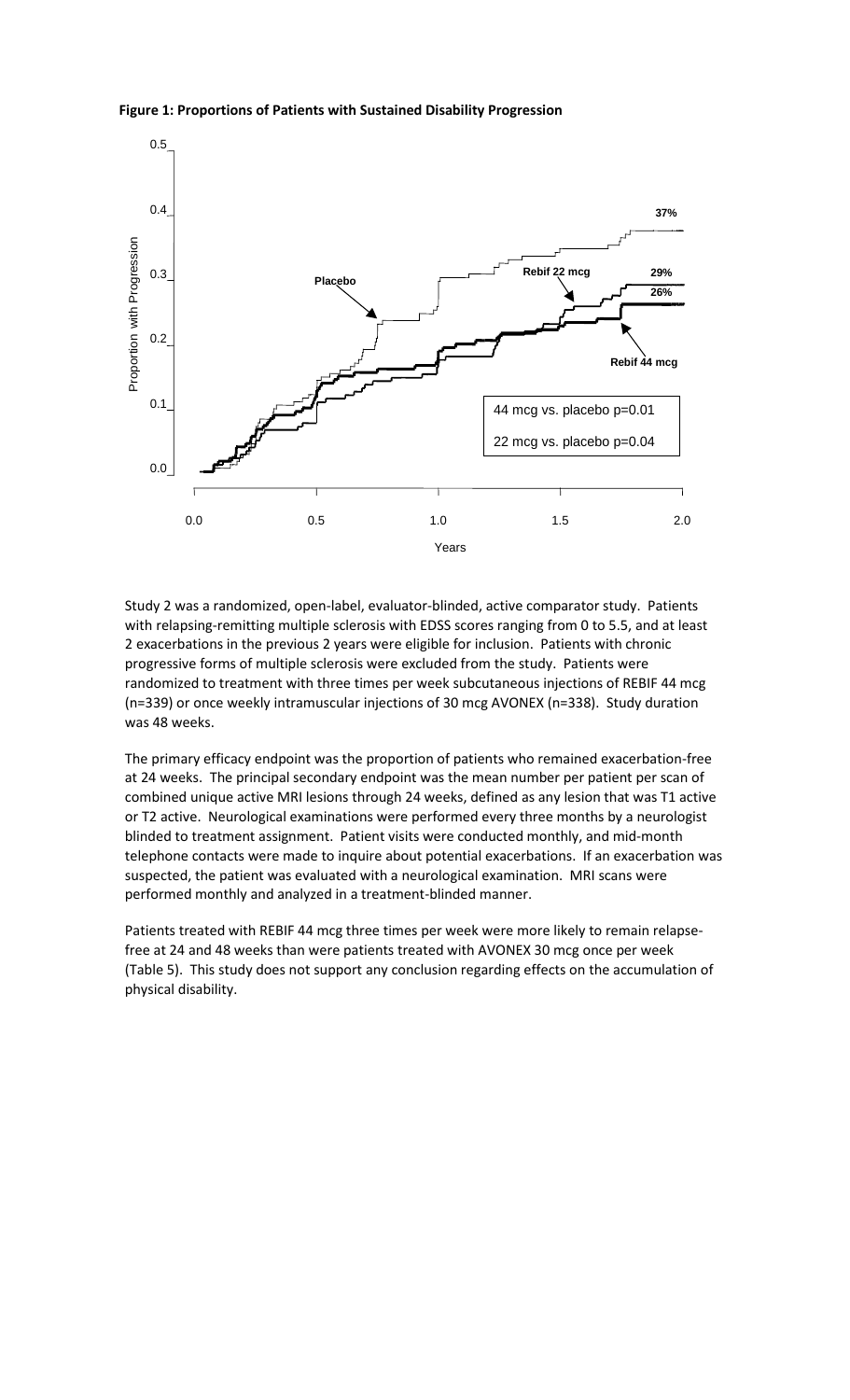## **Table 5: Clinical and MRI Results from Study 2**

|                                                                                                                                                            | <b>REBIF</b><br>44 mcg  | <b>AVONEX</b><br>30 mcg | <b>Absolute Difference</b>                    | Risk of relapse on<br><b>REBIF relative to</b><br><b>AVONEX</b> |
|------------------------------------------------------------------------------------------------------------------------------------------------------------|-------------------------|-------------------------|-----------------------------------------------|-----------------------------------------------------------------|
| <b>Relapses</b>                                                                                                                                            | $N = 339$               | $N = 338$               |                                               |                                                                 |
| Proportion of patients<br>relapse-free at 24 weeks <sup>1</sup>                                                                                            | 75%*                    | 63%                     | 12%                                           | 0.68                                                            |
| Proportion of patients<br>relapse-free at 48 weeks                                                                                                         | 62%**                   | 52%                     | (95% CI: 5%, 19%)<br>10%<br>(95% CI: 2%, 17%) | (95% CI: 0.54, 0.86)<br>0.81<br>(95% CI: 0.68, 0.96)            |
| MRI (through 24 weeks)                                                                                                                                     | $N = 325$               | $N = 325$               |                                               |                                                                 |
| Median of the mean<br>number of combined<br>unique MRI lesions per<br>patient per scan <sup>2</sup> (25 <sup>th</sup> , 75 <sup>th</sup> )<br>percentiles) | $0.17*$<br>(0.00, 0.67) | 0.33<br>(0.00, 1.25)    |                                               |                                                                 |
|                                                                                                                                                            |                         |                         |                                               |                                                                 |

\* p <0.001 (REBIF compared to AVONEX)

\*\* p = 0.009 (REBIF compared to AVONEX)

(1) Logistic regression model adjusted for treatment and center, intent to treat analysis (2) Nonparametric ANCOVA model adjusted for treatment and center, with baseline combined unique lesions as the single covariate

## **16 HOW SUPPLIED/STORAGE AND HANDLING**

REBIF is supplied as a sterile solution containing no preservative available in the following package presentations:

### **Prefilled Syringes:**

### **REBIF (interferon beta -1a) Titration Pack, NDC 44087-8822-1**

- Six REBIF 8.8 mcg prefilled syringes and Six REBIF 22 mcg prefilled syringes

## **REBIF (interferon beta -1a) 22 mcg Prefilled syringe**

- Twelve REBIF 22 mcg prefilled syringes, NDC 44087-0022**-**3

### **REBIF (interferon beta -1a) 44 mcg Prefilled syringe**

- Twelve REBIF 44 mcg prefilled syringes, NDC 44087-0044-3

### **REBIF Rebidose Autoinjectors:**

## **REBIF Rebidose (interferon beta-1a) Titration Pack, NDC 44087-0188-1**

- Six REBIF Rebidose 8.8 mcg autoinjectors with lime-green injector buttons and Six REBIF Rebidose 22 mcg with yellow injector buttons.

## **REBIF Rebidose (interferon beta-1a) 22 mcg Autoinjector**

- Twelve REBIF Rebidose 22 mcg autoinjectors with yellow injector buttons, NDC 44087-3322-1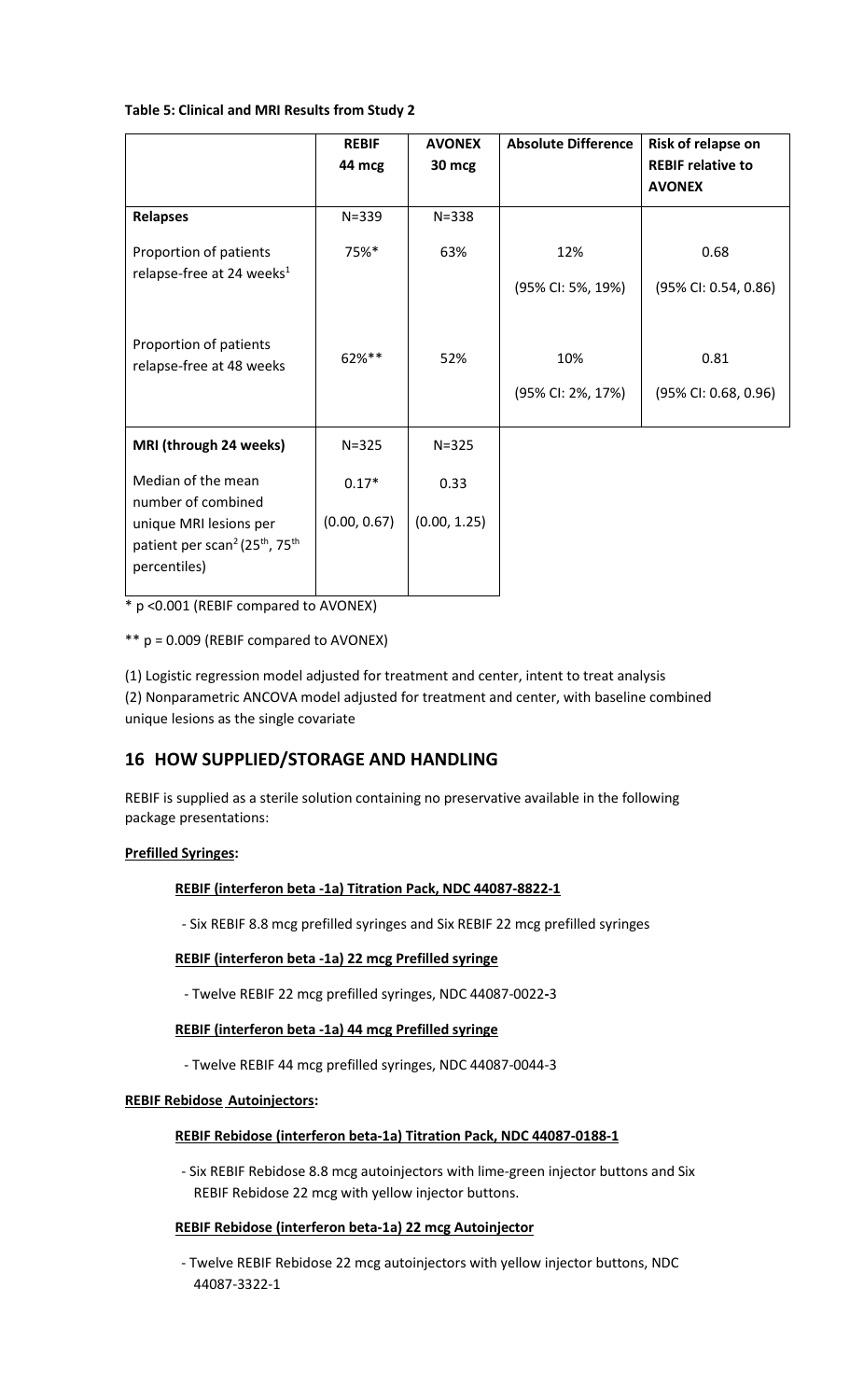## **REBIF Rebidose (interferon beta-1a) 44 mcg Autoinjector**

- Twelve REBIF Rebidose 44 mcg autoinjectors with teal-green injector buttons, NDC 44087-3344-1

REBIF should be stored refrigerated between 36°F to 46°F (2°C to 8°C). DO NOT FREEZE. If needed, REBIF may be stored between 36°F to 77°F (2°C to 25°C) for up to 30 days and away from heat and light, but refrigeration is preferred.

Do not use beyond the expiration date printed on packages. REBIF contains no preservatives. Each prefilled syringe and REBIF Rebidose autoinjector is intended for a single dose. Unused portions should be discarded.

## **17 PATIENT COUNSELING INFORMATION**

See FDA-approved patient labeling (Medication Guide).

Inform patients of the availability of a Medication Guide, and instruct them to read the Medication Guide prior to taking REBIF. Instruct patients to take REBIF only as prescribed.

### Depression and Suicide

Advise patients that depression, suicidal ideation, and suicide have been reported during the use of REBIF. Inform patients of the symptoms of depression and suicidal ideation and instruct patients to immediately report any of these symptoms to their healthcare provider *[see Warnings and Precautions (5.1)]*.

### Hepatic Injury

Advise patients that severe liver injury, including hepatic failure, has been reported with the use of REBIF. Educate patients about the symptoms of hepatic injury and instruct patients to report them immediately to their healthcare provider *[see Warnings and Precautions (5.2)].*

### Anaphylaxis and Other Allergic Reactions

Advise patients of the symptoms of allergic reactions and anaphylaxis, and instruct patients to seek immediate medical attention if these symptoms occur *[see Warnings and Precautions (5.3)].*

### Injection Site Reactions Including Necrosis

Advise patients that injection site reactions occur in most patients treated with REBIF and that injection site necrosis may occur *[see Warnings and Precautions (5.4)]*. Instruct patients to promptly report any break in the skin, which may be associated with blue-black discoloration, swelling, or drainage of fluid from the injection site, prior to continuing their REBIF therapy.

To minimize the likelihood of injection site reactions, inform patients of the importance of rotating injection sites with each dose and the use of aseptic injection technique *[see Dosage and Administration (2.2)].* Advise patients not to re-use needles or syringes and instruct patients on safe disposal procedures. Provide appropriate instruction for self-injection of REBIF and REBIF Rebidose, including careful review of the REBIF Medication Guide.

### Decreased Peripheral Blood Counts

Advise patients that they may develop a lowering of their peripheral blood counts, including their white blood counts, red blood counts, and platelets, and that their blood counts will be checked during therapy with REBIF. Inform patients that they may be more likely to get infections, anemia, or be at risk for bleeding, and that they should contact their healthcare provider if they develop symptoms of these adverse reactions *[see Warnings and Precautions (5.5)]***.**